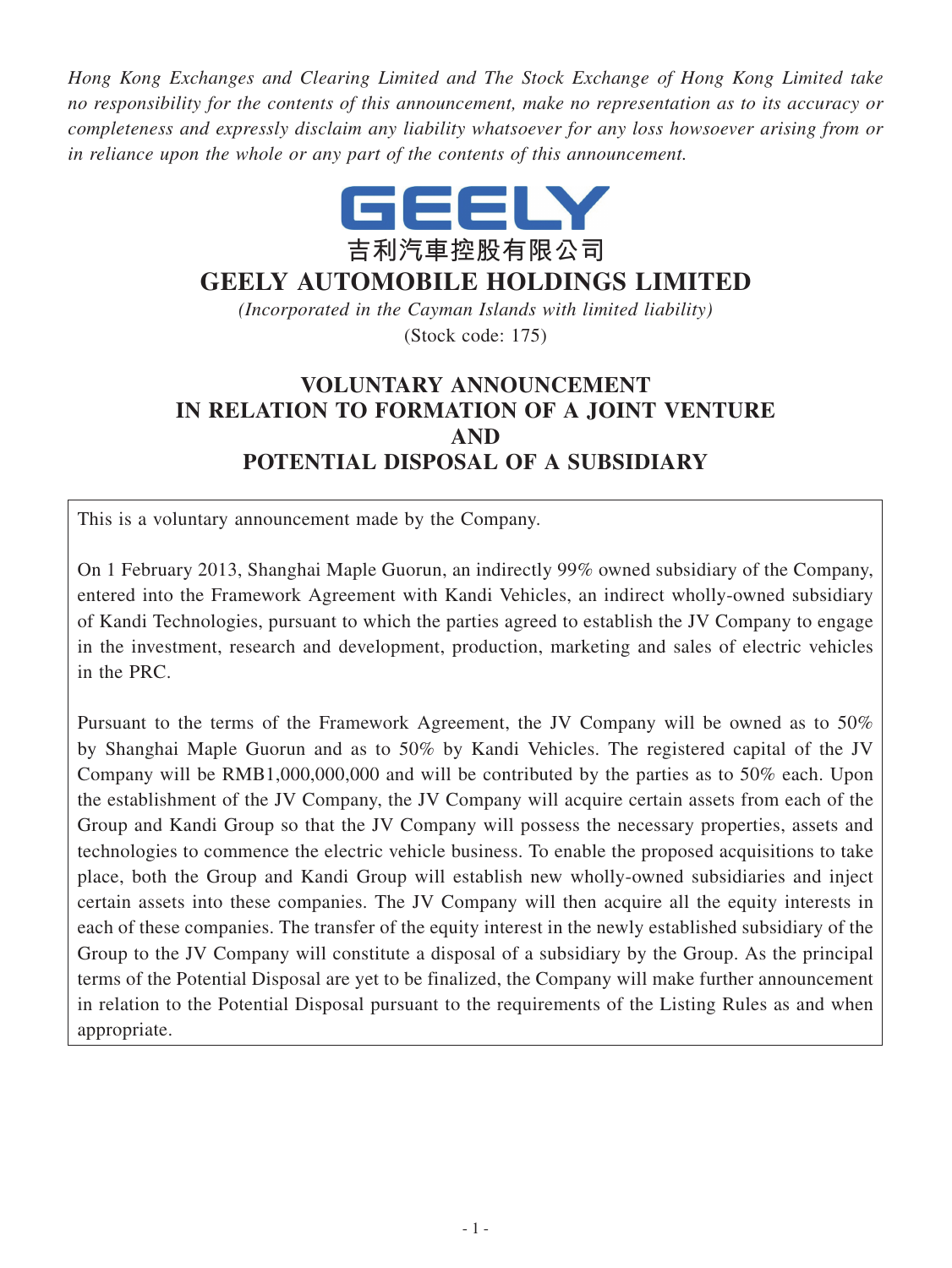The reason for the Group to enter into the Framework Agreement is to leverage on the strength, resources and expertise of both the Group and Kandi Group in the electric vehicles segment in the PRC. With concerted efforts from both parties, there will be synergy for the JV Company to become an industry leader in the electric vehicles segment in the future, which will be beneficial to both the Group and Kandi Group.

The establishment of the JV Company as set out in the Framework Agreement does not constitute a notifiable transaction or a connected transaction for the Company under Chapter 14 and Chapter 14A of the Listing Rules. The Company is making this announcement on a voluntary basis in order to update its shareholders and investors on the recent development of the Group.

This is a voluntary announcement made by the Company.

On 1 February 2013, Shanghai Maple Guorun, an indirectly 99% owned subsidiary of the Company, entered into the Framework Agreement with Kandi Vehicles, an indirect wholly-owned subsidiary of Kandi Technologies, pursuant to which the parties agreed to establish the JV Company to engage in the investment, research and development, production, marketing and sales of electric vehicles in the PRC.

The principal terms of the Framework Agreement are set out below:

| Date:                                         | 1 February 2013                                                                                                                                                                                                                                                                                                                            |
|-----------------------------------------------|--------------------------------------------------------------------------------------------------------------------------------------------------------------------------------------------------------------------------------------------------------------------------------------------------------------------------------------------|
| Parties:                                      | Shanghai Maple Guorun, an indirectly 99% owned subsidiary of<br>the Company, which is principally engaged in the research and<br>development, production, marketing and sales of sedans and related<br>automobile components in the PRC; and                                                                                               |
|                                               | Kandi Vehicles, an indirect wholly-owned subsidiary of Kandi<br>Technologies, which is principally engaged in the research and<br>development, production, marketing and sales of electric vehicles<br>and special purpose vehicles (excluding automobiles) in the PRC.                                                                    |
|                                               | To the best of the Directors' knowledge, information and belief<br>and having made all reasonable enquiries, Kandi Vehicles and<br>Kandi Technologies and their ultimate beneficial owner are parties<br>independent of and not connected with the Company and its connected<br>persons.                                                   |
| Formation and structure<br>of the JV Company: | The JV Company will be owned as to 50% by Shanghai Maple<br>Guorun and as to 50% by Kandi Vehicles. The JV Company will not<br>become a subsidiary of the Group or Kandi Group and its financial<br>results will not be consolidated into the financial statements of either<br>the Group or Kandi Group or their respective subsidiaries. |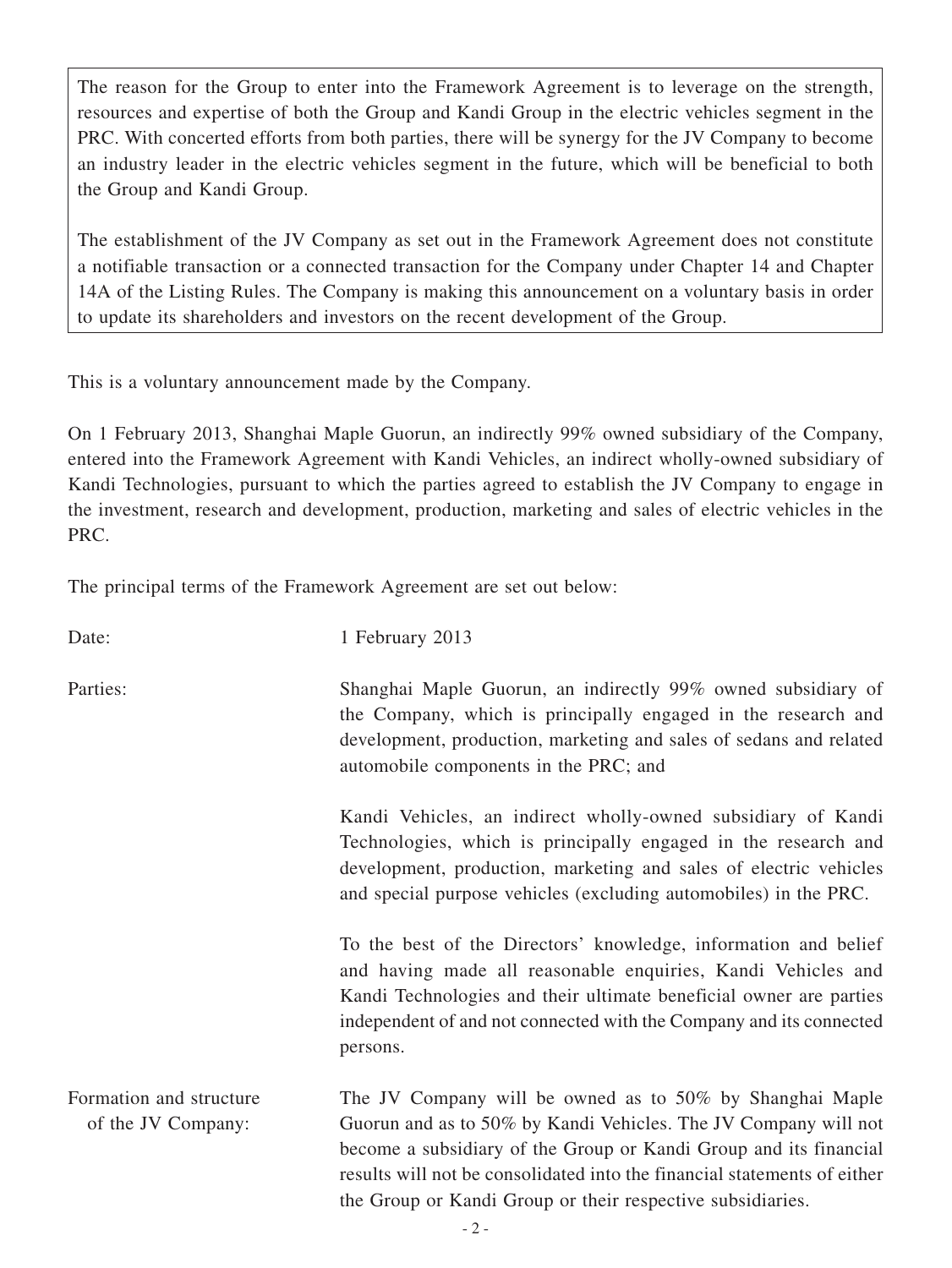| Scope of business:                                  | The JV Company will be principally engaged in the investment,<br>research and development, production, marketing and sales of electric<br>vehicles in the PRC.                                                                                 |
|-----------------------------------------------------|------------------------------------------------------------------------------------------------------------------------------------------------------------------------------------------------------------------------------------------------|
| Registered capital:                                 | The total registered capital of the JV Company will be RMB1,000,000,000,<br>and will be contributed as to 50% (RMB500,000,000) by Shanghai<br>Maple Guorun and as to 50% (RMB500,000,000) by Kandi Vehicles.                                   |
|                                                     | The timing for the contribution to the registered capital of the<br>JV Company will be subject to further agreements between the<br>parties.                                                                                                   |
| The board of directors and<br>management structure: | The board of directors of the JV Company will consist of four<br>directors, of which two will be nominated by Shanghai Maple Guorun<br>and two will be nominated by Kandi Vehicles.                                                            |
|                                                     | The first chairman of the JV Company will be Mr. Li and the chairman<br>will have tenure of three years. The board of directors of the JV<br>Company will elect a new chairman every three years.                                              |
|                                                     | The first general manager of the JV Company will be Mr. Hu and<br>the general manager will have tenure of three years. The board of<br>directors of the JV Company will approve the appointment of a new<br>general manager every three years. |

## **Potential DISPOSAL**

Upon the establishment of the JV Company, the JV Company will acquire certain assets from each of the Group and Kandi Group so that the JV Company will possess the necessary properties, assets and technologies to commence the electric vehicle business. To enable the proposed acquisitions to take place, both the Group and Kandi Group will establish new wholly-owned subsidiaries and inject certain assets into these companies. The JV Company will then acquire all the equity interests in each of these companies. The transfer of the equity interest in the newly established subsidiary of the Group to the JV Company will constitute a disposal of a subsidiary by the Group. As the principal terms of the Potential Disposal are yet to be finalized, the Company will make further announcement in relation to the Potential Disposal pursuant to the requirements of the Listing Rules as and when appropriate.

## **Proposed TRANSACTIONS STRUCTURE**

The following diagrams illustrate the changes in shareholding structures for the proposed transactions contemplated under the Framework Agreement: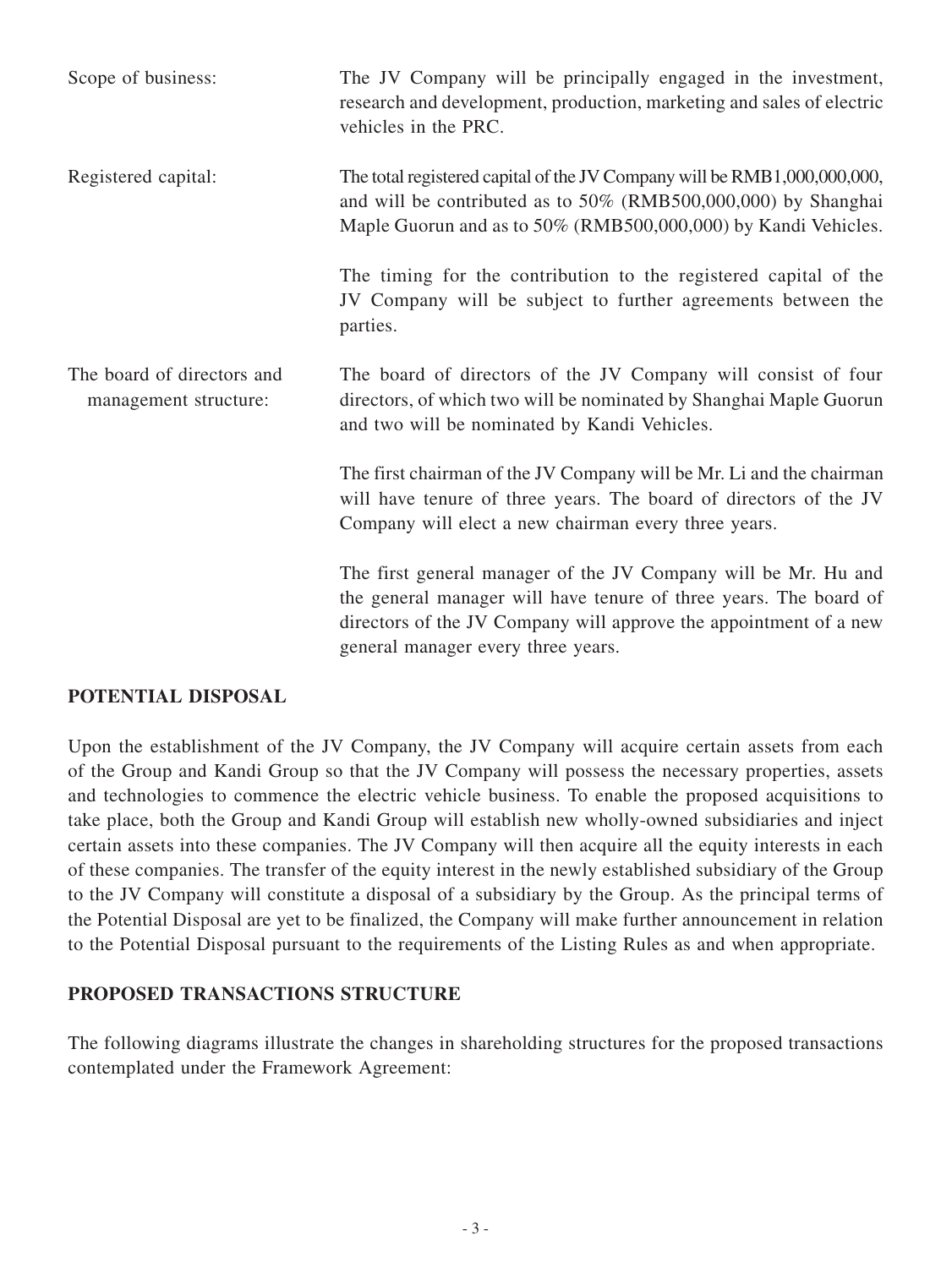# **Establishment of the JV Company**



**Establishment of new subsidiaries by the Group and Kandi Group**



**Potential disposal of new subsidiaries by the Group and Kandi Group**



**After the completion of potential disposal above**

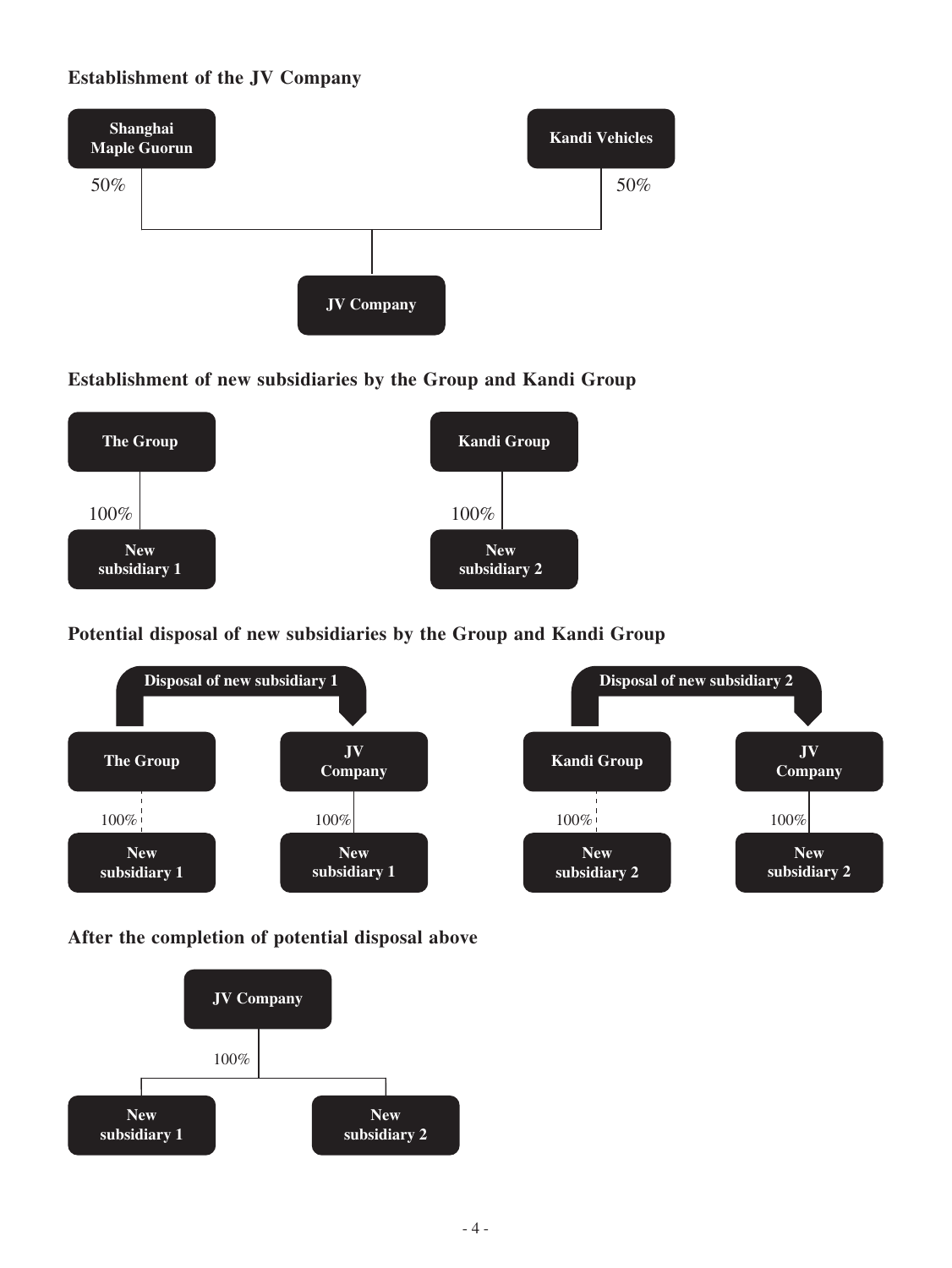### **REASONS AND BENEFITS OF entering into THE framework agreement**

The development of electric vehicles in the past decade has established electric vehicles as a major branch of the mainstream vehicles market, with many major brands now having electric vehicles in their products line up. With consumers' higher awareness of environmental protection and the recent trend of major vehicles manufacturers developing and testing electric vehicles, the Board recognized the development potentials in the electric vehicles market in the PRC. The reason for the Group to enter into the Framework Agreement is to leverage on the strength, resources and expertise of both the Group and Kandi Group in the electric vehicles segment in the PRC. With concerted efforts from both parties, there will be synergy for the JV Company to become an industry leader in the electric vehicles segment in the future, which will be beneficial to both the Group and Kandi Group.

## **GENERAL**

The transaction contemplated under the Framework Agreement does not constitute a notifiable transaction or a connected transaction of the Company under Chapter 14 and Chapter 14A of the Listing Rules. The Company is making this announcement on a voluntary basis in order to update its shareholders and investors on the recent development of the Group.

The Company will make further announcement in relation to the Potential Disposal pursuant to the requirements of the Listing Rules as and when appropriate.

#### **DEFINITIONS**

In this announcement, the following expressions have the meanings set out below unless the context requires otherwise:

| "Board"               | the board of Directors                                                                                                                                                       |
|-----------------------|------------------------------------------------------------------------------------------------------------------------------------------------------------------------------|
| "Company"             | Geely Automobile Holdings Limited, a company incorporated in<br>the Cayman Islands with limited liability whose shares are listed<br>on the main board of the Stock Exchange |
| "Director(s)"         | the director(s) of the Company                                                                                                                                               |
| "Framework Agreement" | the agreement dated 1 February 2013 between Shanghai Maple<br>Guorun and Kandi Vehicles                                                                                      |
| "Group"               | the Company and its subsidiaries                                                                                                                                             |
| "Hong Kong"           | the Hong Kong Special Administrative Region of the PRC                                                                                                                       |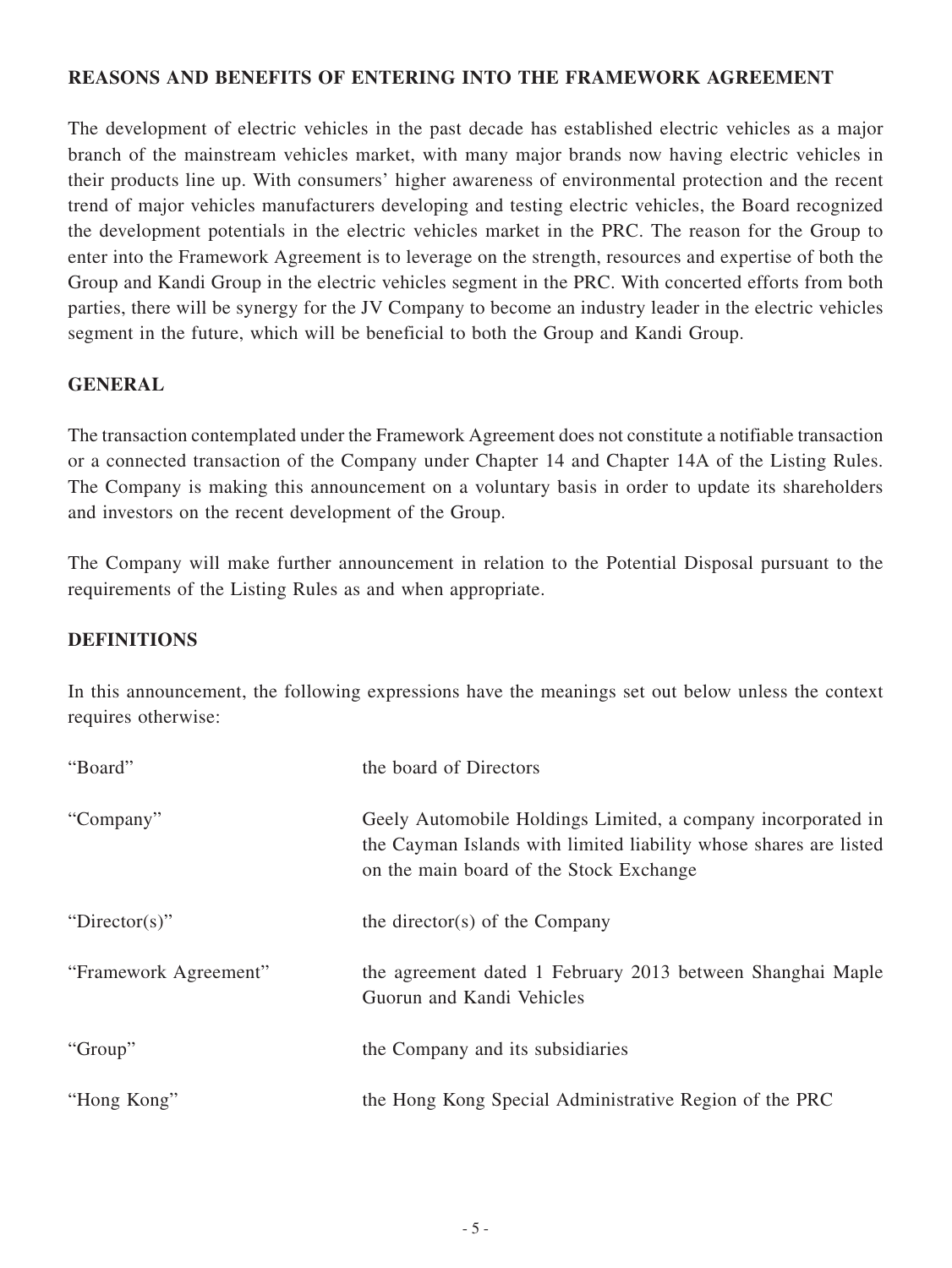| "JV Company"            | 浙江康迪電動汽車投資有限公司 (Zhejiang Kandi Electric Vehicle<br>Investment Co., Ltd.), a limited liability company to be incorporated<br>in the PRC pursuant to the Framework Agreement                                                                            |
|-------------------------|-------------------------------------------------------------------------------------------------------------------------------------------------------------------------------------------------------------------------------------------------------|
| "Kandi Group"           | Kandi Technologies and its subsidiaries                                                                                                                                                                                                               |
| "Kandi Technologies"    | Kandi Technologies Group, Inc., a limited liability company<br>incorporated in Delaware, the United States of America, the shares<br>of which are listed on the NASDAQ                                                                                |
| "Kandi Vehicles"        | 浙江康迪車業有限公司 (Zhejiang Kandi Vehicles Co., Ltd.), a<br>limited liability company incorporated in the PRC and is indirectly<br>wholly owned by Kandi Technologies                                                                                        |
| "Listing Rules"         | the Rules Governing the Listing of Securities on the Stock<br>Exchange                                                                                                                                                                                |
| "Mr. Hu"                | Mr. Hu Xiao Ming, an executive director and a substantial shareholder<br>of Kandi Technologies as at the date of this announcement                                                                                                                    |
| "Mr. Li"                | Mr. Li Shu Fu, an executive Director and a substantial shareholder<br>holding 45.40% interest in the issued share capital of the Company<br>as at the date of this announcement                                                                       |
| "NASDAQ"                | National Association of Securities Dealers Automated<br>Quotations                                                                                                                                                                                    |
| "Potential Disposal"    | the transfer of certain assets of the Group to the JV Company by<br>way of acquisition of the equity interest in the subsidiary company<br>to be established by the Group to hold the assets that the JV<br>Company would need for business operation |
| "PRC"                   | the People's Republic of China (for the purpose of this announcement,<br>excluding Hong Kong, the Macao Special Administrative Region<br>and Taiwan)                                                                                                  |
| "RMB"                   | Renminbi, the lawful currency of the PRC                                                                                                                                                                                                              |
| "Shanghai Maple Guorun" | 上海華普國潤汽車有限公司 (Shanghai Maple Guorun Automobile<br>Company Limited), a limited liability company incorporated in the<br>PRC and is indirectly owned as to 99% by the Company                                                                           |